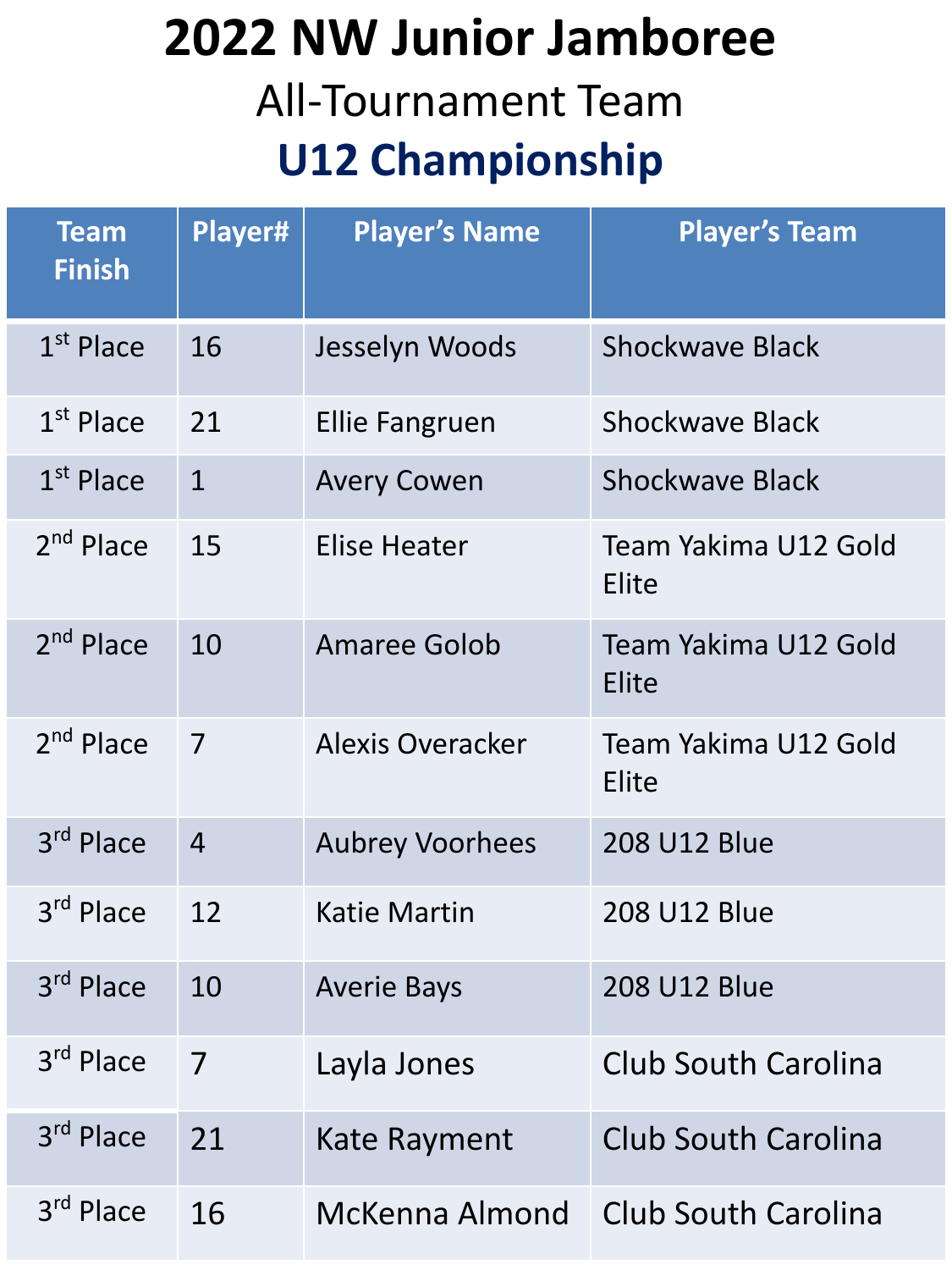## **2022 NW Junior Jamboree**

#### All-Tournament Team

#### **U14 Power Championship**

| <b>Team</b><br><b>Finish</b> | Player#        | <b>Player's Name</b>       | <b>Player's Team</b>           |
|------------------------------|----------------|----------------------------|--------------------------------|
| $1st$ Place                  | $\overline{3}$ | <b>Hallie</b>              | 208 U14 Elite Maddy            |
| $1st$ Place                  | 13             | Hannah                     | 208 U14 Elite Maddy            |
| $1st$ Place                  | 14             | <b>Tiny</b>                | 208 U14 Elite Maddy            |
| 2 <sup>nd</sup> Place        | 11             | <b>Rylee Jones</b>         | <b>NCWVBC Gold</b>             |
| 2 <sup>nd</sup> Place        | 8              | <b>Macie Smart</b>         | <b>NCWVBC Gold</b>             |
| 2 <sup>nd</sup> Place        | $\mathbf{1}$   | <b>Selah Hull</b>          | <b>NCWVBC Gold</b>             |
| 3rd Place                    | $\overline{7}$ | <b>Joslyn Standley</b>     | Team Yakima 14<br><b>Black</b> |
| 3 <sup>rd</sup> Place        | $\overline{2}$ | <b>Allison Howes</b>       | Team Yakima 14<br><b>Black</b> |
| 3rd Place                    | 10/14          | <b>Ava and Ellie Hiles</b> | Team Yakima 14<br><b>Black</b> |
| 3 <sup>rd</sup> Place        | 20             | Sophia James-Teeia         | T-Town                         |
| 3 <sup>rd</sup> Place        | 17             | Jaide Lopez                | T-Town                         |
| 3 <sup>rd</sup> Place        | 13             | <b>Cheyenne Hull</b>       | T-Town                         |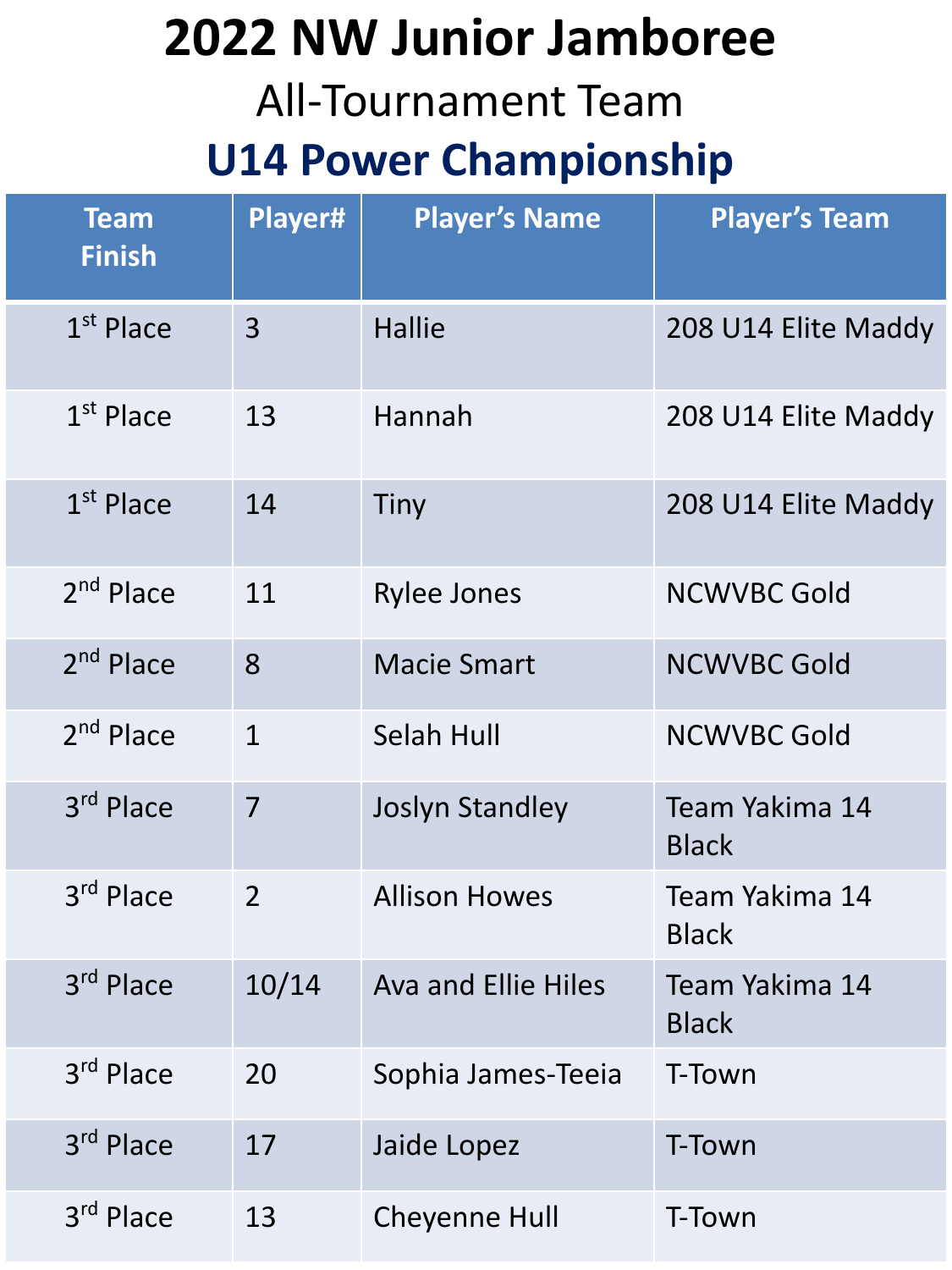# **2022 NW Junior Jamboree**  All-Tournament Team

### **U16 Championship**

| <b>Team</b><br><b>Finish</b> | Player#        | <b>Player's Name</b>   | <b>Player's Team</b>       |
|------------------------------|----------------|------------------------|----------------------------|
| $1st$ Place                  | 16             | Peyton Arland          | Shockwave                  |
| $1st$ Place                  | 7              | <b>McCall Callaway</b> | Shockwave                  |
| $1st$ Place                  | 9              | <b>Aubrey Tornow</b>   | Shockwave                  |
| 2 <sup>nd</sup> Place        | 12             | Joy Assonken           | <b>Club South Carolina</b> |
| 2 <sup>nd</sup> Place        | 88             | Lilia Nicholson        | <b>Club South Carolina</b> |
| 2 <sup>nd</sup> Place        | $\overline{4}$ | <b>Alexis Storey</b>   | <b>Club South Carolina</b> |
| 3rd Place                    | 16             | <b>Bailey Espana</b>   | <b>Excel Silver</b>        |
| 3rd Place                    | 5              | <b>Bella Brushad</b>   | <b>Excel Silver</b>        |
| 3rd Place                    | 3              | <b>Kaedyn Limmell</b>  | <b>Excel Silver</b>        |
| 3rd Place                    | 3              | <b>Alexis Echols</b>   | <b>Excel Gold</b>          |
| 3rd Place                    | $\overline{2}$ | Natalie O'Neil         | <b>Excel Gold</b>          |
| 3rd Place                    | 14             | <b>Ellie Ogee</b>      | <b>Excel Gold</b>          |